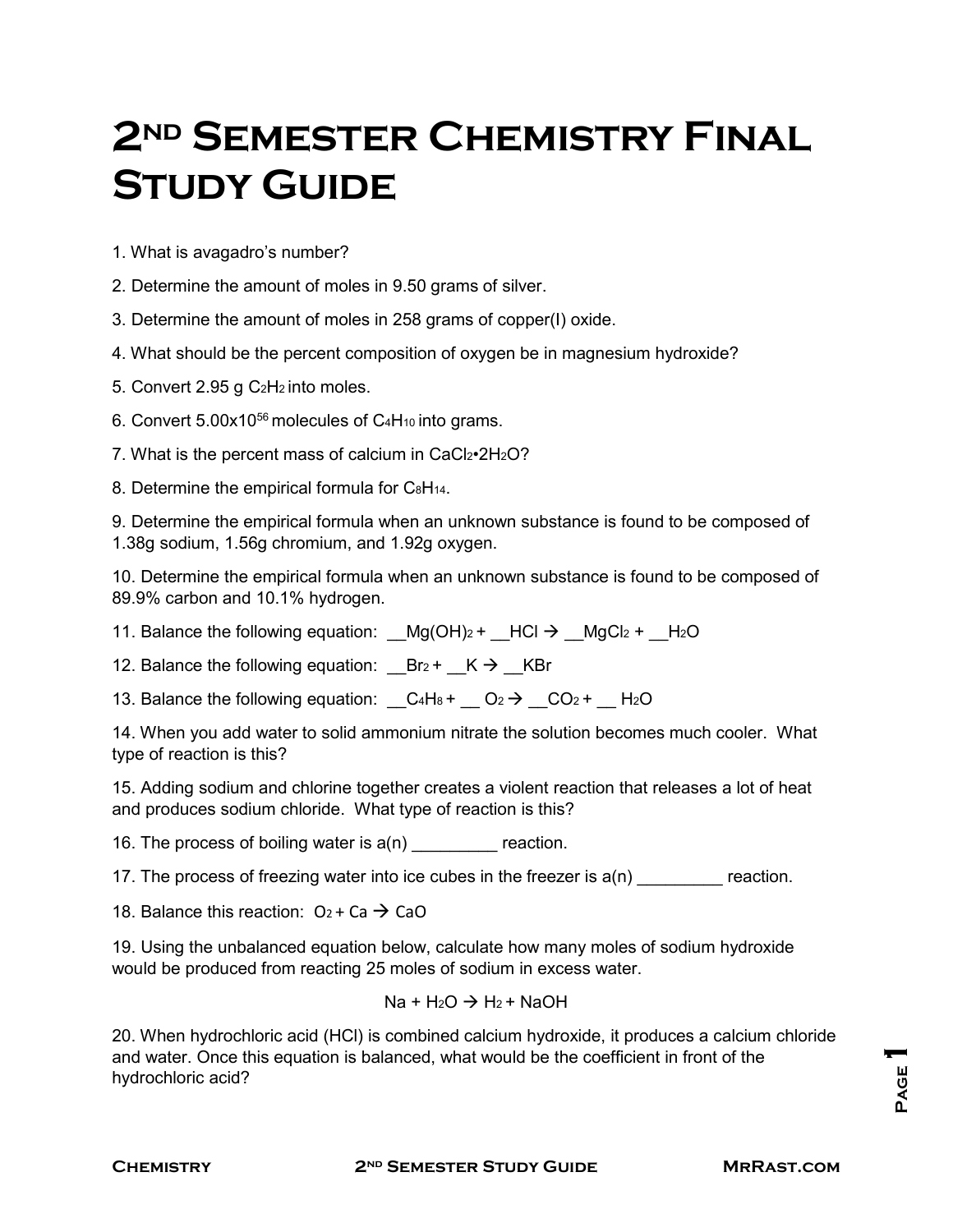21. Using stoichiometry Sydney figures that a certain reaction should produce 7.75 grams of paradichlorobenzen. However, measuring the same amounts in lab as she calculated she only came up with 6.21 grams of PDCB. What was Sydney's percent yield?

22. Sodium carbonate and copper metal can be formed from reacting copper (II) carbonate with sodium. How many moles of copper would be produced from using 23 moles of sodium in excess copper (II) carbonate?

23. There is approximately atoms in 6.8 moles of iron.

24. 8.33 grams of tin would be composed of atoms.

*Copper (II) chloride (CuCl2; 0.95g) was dissolved in water and a piece of aluminum wire (Al; 0.50 g) was placed in the solution. The blue color due to copper (II) chloride soon faded and a red precipitate of solid copper was observed.*

*Unbalanced reaction: CuCl<sub>2</sub>(aq) + Al(s)*  $\rightarrow$  *AlCl<sub>3</sub>(aq) + Cu(s)* 

25. Balance the equation from the passage above.

26. How many grams of copper metal would you expect to be formed from the problem above?

27. After conducting the lab 0.15 grams of copper was obtained. What is the percent yield from this experiment?

*If 20.0 grams of sodium phosphate and 20.0 grams of magnesium chloride are reacted together in the following reaction:*

*Unbalanced*

*\_\_Na3PO4 + \_\_MgCl2 \_\_NaCl + Mg3(PO4)2*

28. Balance the reaction above.

29. What is the limiting reactant for the reaction above?

30. Once the above reaction has run to completion how many grams of sodium phosphate will be left?

31. If an 8.1 g solution contains 0.076 g of NaCl, what is the percent composition of the solute?

32. What is the percent composition of 0.29 moles of hydrogen fluoride in a 25 gram solution?

33. What is the molarity of 3.5 mols NaOH in a 2.5 liter solution?

34. If you have a 1.5 molar solution of HCl, how many moles would be in a 0.62 liter sample?

35. How many grams of NaOH would you need to make a 0.25 liter, 1.5 molar solution in water?

36. How many moles of NaCl would be in a 3.0 liter solution that has a molarity of 2.0?

37. Water is a \_\_\_\_\_\_\_\_\_\_ compound and the oxygen side has a \_\_\_\_\_\_\_\_\_\_\_\_\_\_ charge.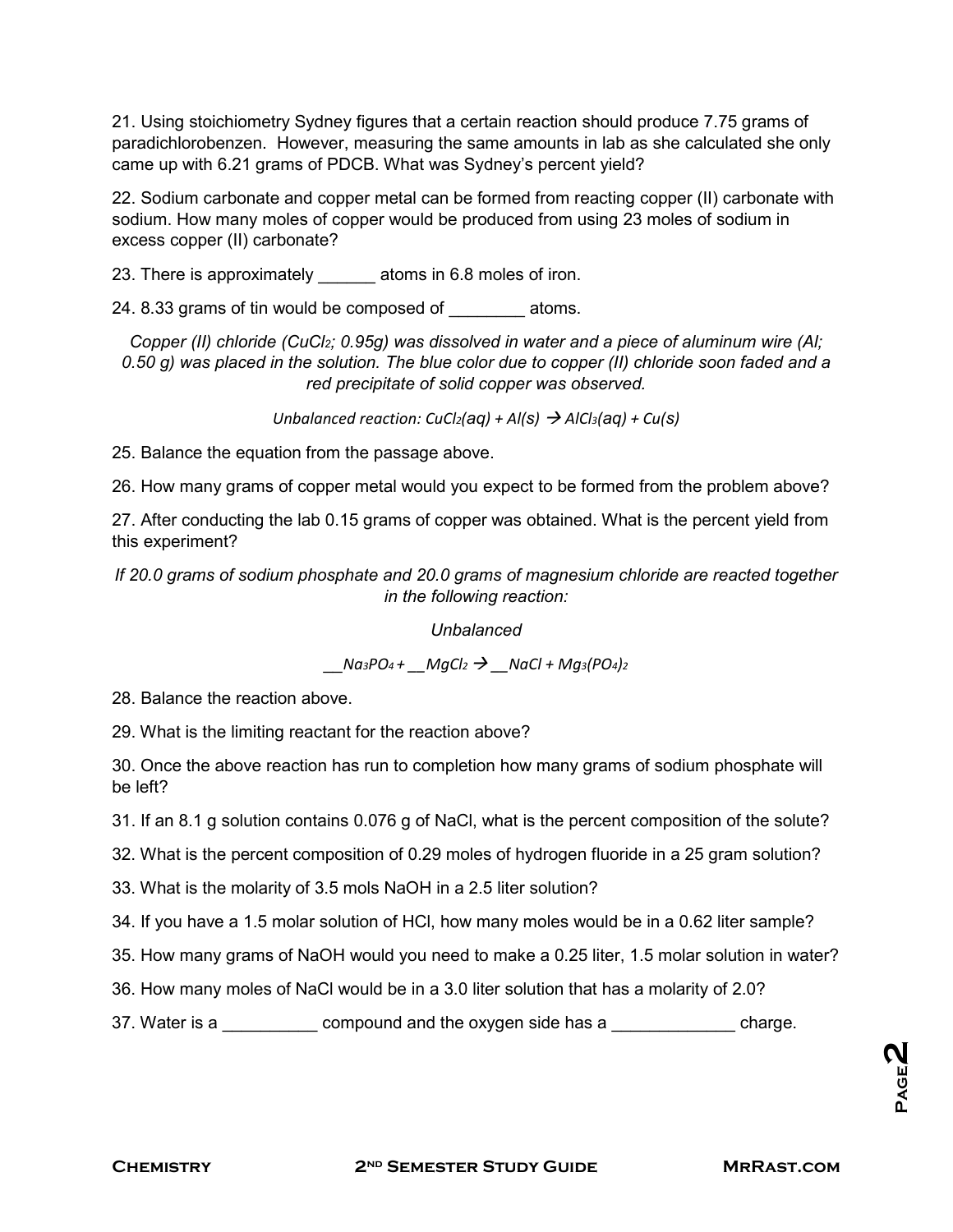

Use the graph below to answer the following questions:

38. At what temperature does NaCl and KCl have the same solubility?

39. Using the graph above, what is the solubility of  $Ce<sub>2</sub>(SO<sub>4</sub>)<sub>3</sub>$  at 85 $^{\circ}$  C?

40. If 1.75 g of gas at 90.0 kPa pressure dissolves in 1.0 liters of water at 29°C, how much will dissolve in 1.0 liters of water at 15.0 kPa pressure at the same temperature?

41. A mixture of solute and solvent is known as a(n)

42. If a molecule has an uneven distribution of electron density, it is best described as

43. The weak bond that is formed between two water molecules is called

44. When 25.0 grams of a nonionic substance is dissolved in 2.00 kg of water, the observed freezing point of depression of the solution is 0.93 °C. If  $k_f$  for water is 1.86 °C / m, what is the molar mass of the substance?

45. What is the boiling point of a 1.75 m solution of NaCl in water? (The boiling point elevation constant,  $k_b$ , for water is  $0.5 \degree C/m$ )

46. A solution contains equal masses of glucose (molar mass 180) and toluene (molar mass 90). What is the mole fraction of glucose in the solution?

47. MgO(s)  $\rightarrow$  Mg<sub>2+</sub>(aq) + O<sub>2+</sub>(aq) occurs at higher temperatures and Mg<sub>2+</sub>(aq) + O<sub>2+</sub>(aq)  $\rightarrow$ MgO(s) occurs at lower temperatures. These two reactions can be combined what type of an arrow?

48. Explain what chemical equilibrium means. Give an example of it.

- 49. What is the correct equilibrium expression for  $N_2O_{4(g)} \rightarrow 2 NO_{2(g)}$ ?
- 50. What is the correct equilibrium expression for  $CO_{(g)} + 3 H_{2(g)} \rightarrow CH_{4(g)} + H_{2}O_{(g)}$ ?
- 51. What is the correct equilibrium expression for 2 H<sub>2</sub>O<sub>(g)</sub>  $\rightarrow$  2 H<sub>2(g)</sub> + O<sub>2(g)</sub>?

52. Explain what enthalpy is. What is its symbol?

 $\mathcal{L}=\mathcal{L}^{\mathcal{L}}$  . The set of  $\mathcal{L}^{\mathcal{L}}$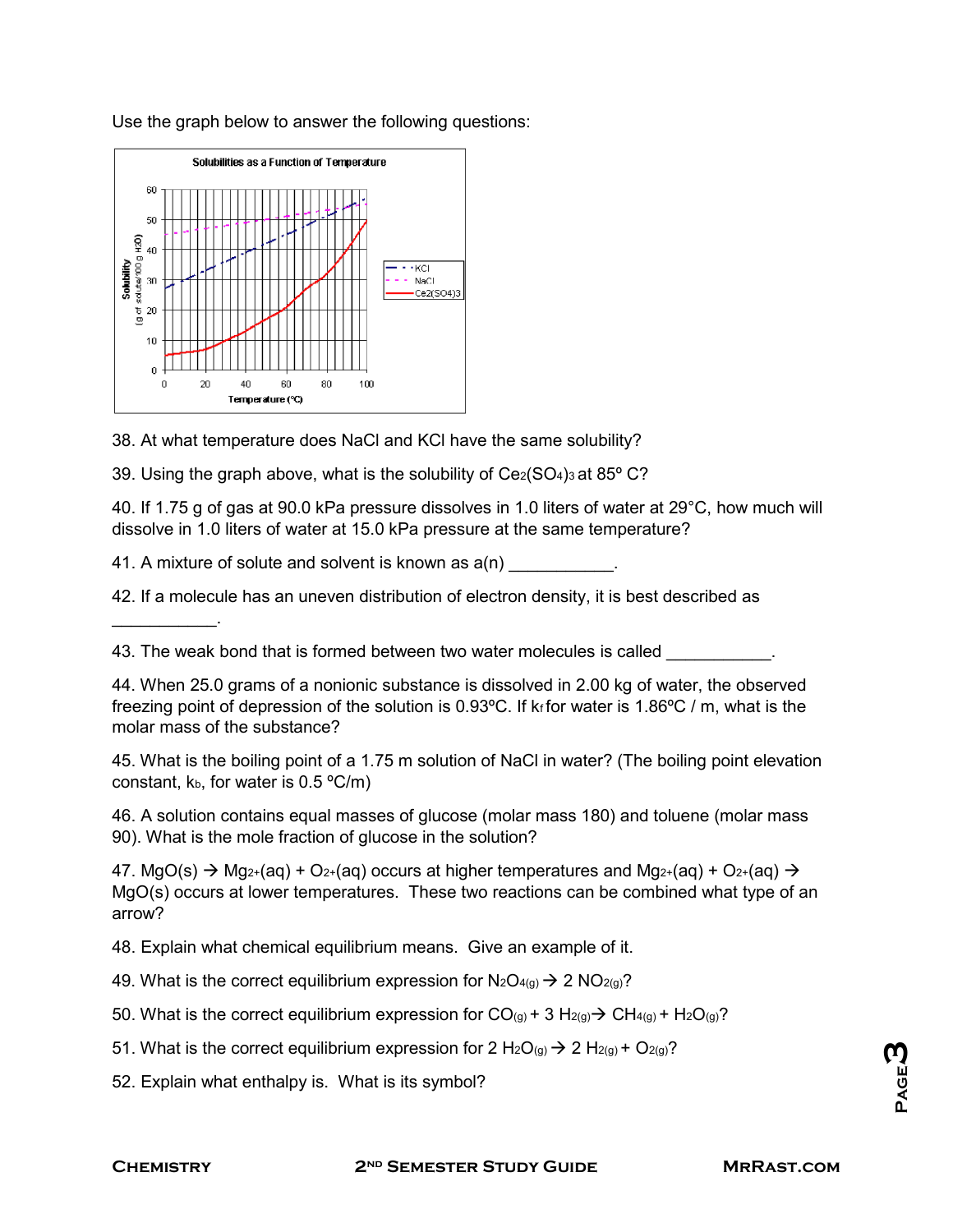53. In terms of free energy, explain how it ties into chemical reactions.

54. What is the correct equilibrium expression for  $C_2H_5OH_{(1)} \rightarrow C_2H_5OH_{(q)}$ ?

55. What is the correct equilibrium expression for CaCO<sub>3(s)</sub>  $\rightarrow$  CaO<sub>(s)</sub> + CO<sub>2(g)</sub>?

56. What does a small or large Ksp indicate?

57. Barium carbonate has a K $_{\rm sp}$  of 2.58x10<sup>-9</sup>. If enough was placed into pure water to allow it to reach equilibrium, what would be the concentrations of barium and carbonate ions in solution?

59. Rachel adds  $NOBr(g)$ ,  $NO(g)$ , and  $Br_2(g)$  into a sealed flask and records the concentration of each gas once they reach equilibrium. If she finds the concentrations to be NOBr = 0.460 M,  $NO = 0.100$  M, and  $Br_2 = 0.300$  M what would be the value of K?

60. If a solution has a H<sup>+</sup> concentration of  $10^{-4}$  then what must the OH concentration be?

*For the reaction A + 2B + C D the following experimental data was collected. Experiment Initial Concentration of Reactants (M) Initial Rate of Formation of*

| Experiment | Initial Concentration of Reactants (M) |      |                   | Initial Rate of Formation of |
|------------|----------------------------------------|------|-------------------|------------------------------|
|            | [A]                                    | [B]  | $\lceil C \rceil$ | D(M/sec)                     |
|            | 3.0                                    | 0.75 | 2.6               |                              |
| っ          | 3.0                                    | 0.75 | 1.3               | 2                            |
| 3          | 6.0                                    | 0.75 | 2.6               | 16                           |
| 4          | 3.0                                    | 1.5  | 2.6               | 8                            |
| 5          | 6.0                                    | 1.5  | 1.3               | $\mathcal{X}$                |

61. Which experiments would you use to analyze the rate order for reactant A?

- 62. Which experiments would you use to analyze the rate order for reactant B?
- 63. Which experiments would you use to analyze the rate order for reactant C?

64. What order is reactant A?

- 65. What order is reactant B?
- 66. What order is reactant C?
- 67. What is the value of k (include the units)?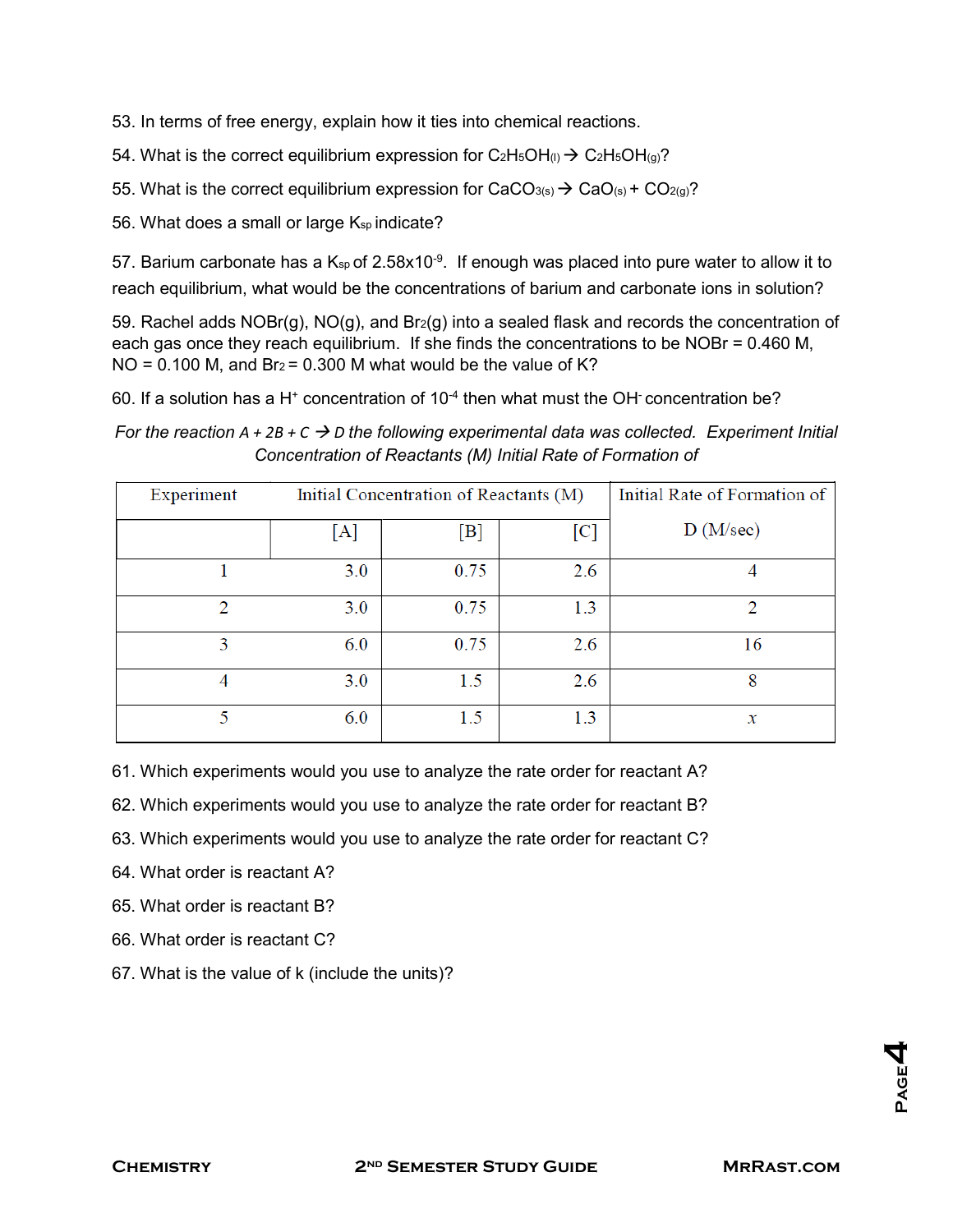| Experiment     | Initial Concentration of Reactants (M) |       |       | Initial Rate of Formation |
|----------------|----------------------------------------|-------|-------|---------------------------|
|                | [A]                                    | [B]   | [C]   | of $D(M/sec)$             |
|                | 0.100                                  | 1.333 | 0.025 | 1.000                     |
| $\overline{2}$ | 0.020                                  | 0.050 | 0.025 | у                         |
| 3              | 0.020                                  | 1.333 | 0.600 | 0.960                     |
| 4              | 0.100                                  | 0.075 | 0.025 | 1.000                     |
| 5              | 0.020                                  | 0.075 | 0.025 | 0.040                     |
| 6              | 0.050                                  | 2.000 | Z     | 2.900                     |

*For the reaction 3A + B + 2C → D the following experimental data was collected. Experiment Initial Concentration of Reactants (M) Initial Rate of Formation*

68. Which experiments would be most useful to analyze reactant B?

69. What is the rate order for reactant A?

70. What is the value of k (include the units)?

71. What does y equal?

72. What does z equal?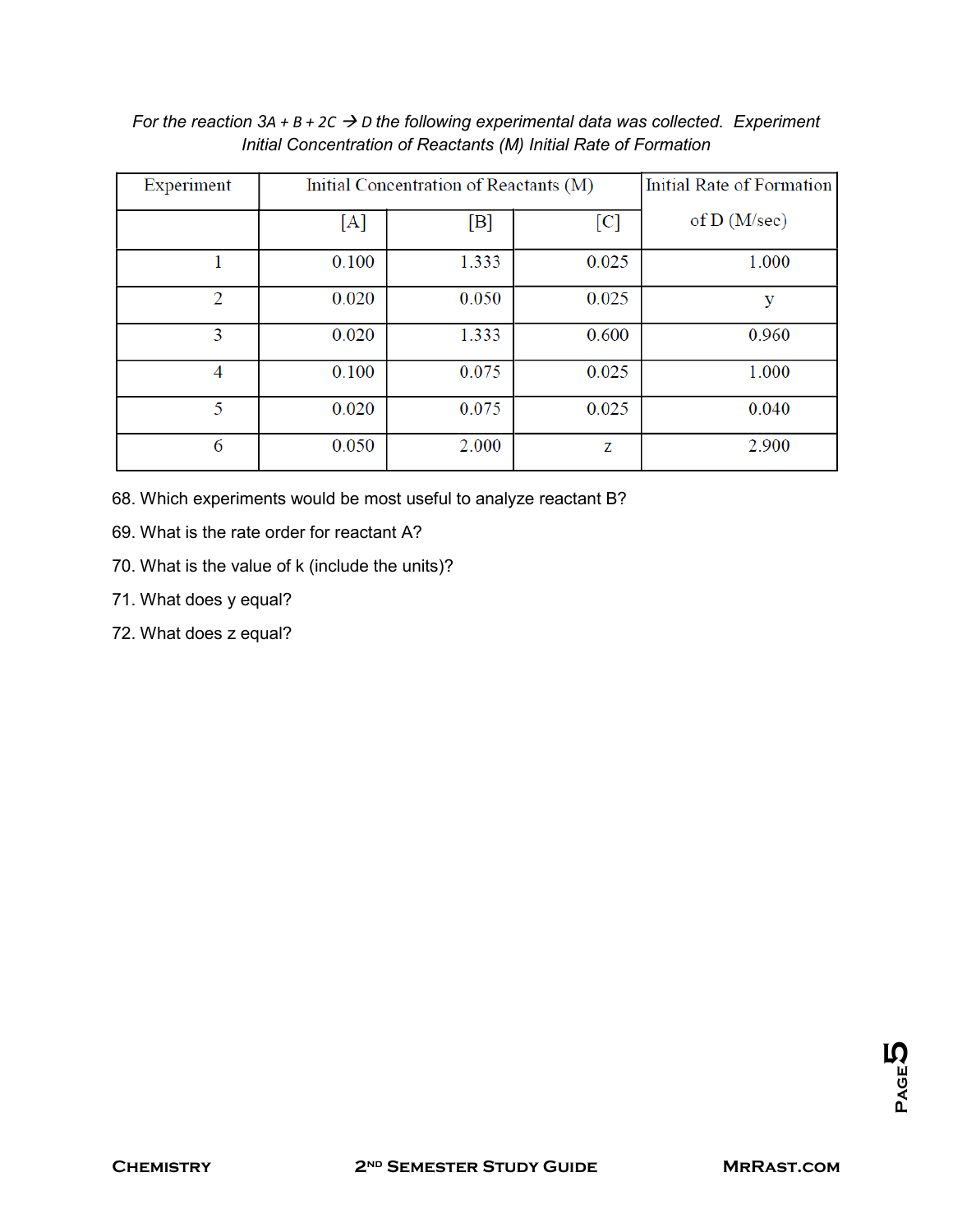| Experiment |      | Initial Concentration of<br>Reactants (M) | Initial Rate of<br>Formation of |           |  |
|------------|------|-------------------------------------------|---------------------------------|-----------|--|
|            | [A]  | [B]                                       | [C]                             | D (M/sec) |  |
|            | 0.10 | 0.10                                      | 0.10                            | 0.20      |  |
| 2          | 0.20 | 0.10                                      | 0.10                            | 0.40      |  |
| з          | 0.20 | 0.20                                      | 0.050                           | 0.10      |  |
|            | 0.20 | 0.20                                      | 0.10                            | 0.40      |  |

| For the reaction 2 A + B + 3C $\rightarrow$ D the following experimental data was collected. |  |
|----------------------------------------------------------------------------------------------|--|
|----------------------------------------------------------------------------------------------|--|

73. What is the order of reactant B?

74. What is the rate law constant (k) for the above experimental data?

75. List all of the factors that can speed up a chemical reaction.

76. What could you do to make yeast dough rise more slowly? List as many reasonable ideas as you can.

77. Explain the collision theory.

78. Increasing the pressure increases the rate of reaction certain reactions. List factors that those reactions would need to have.

79. What is a transition state?

80. Explain the meaning of a reaction mechanism.

81. What is an intermediate?

82. Define thermodynamics.

83. If doubling the concentration of a reactant quadruples the rate of the reaction, the concentration of the reactant appears in the rate law with an exponent of what?

84. Describe what chemical kinetics is.

86. The rate for a reaction between reactants L, M, and N is proportional to the cube of [L] and the square of [M]. What is the rate law for this reaction?

87. What is a substance that slows down chemical processes is called?

88. Explain how energy relates to the reactants and products in endothermic and exothermic reactions.